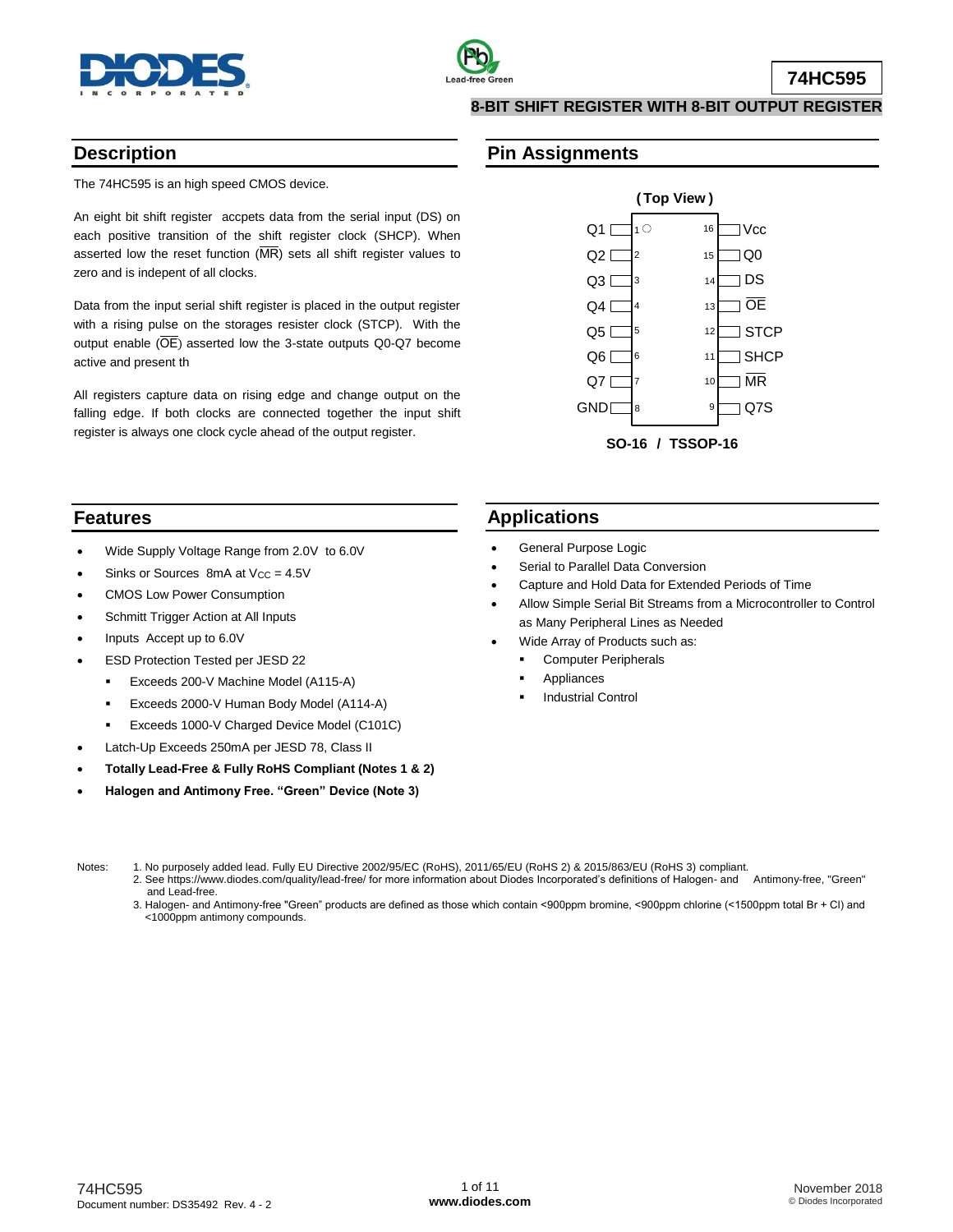

# **Pin Descriptions**

| <b>Pin Number</b> | <b>Pin Name</b> | <b>Function</b>              |
|-------------------|-----------------|------------------------------|
| 1                 | Q1              | Parallel Data Output 1       |
| $\overline{2}$    | Q <sub>2</sub>  | Parallel Data Output 2       |
| 3                 | Q3              | Parallel Data Output 3       |
| 4                 | Q4              | Parallel Data Output 4       |
| 5                 | Q5              | Parallel Data Output 5       |
| 6                 | Q6              | Parallel Data Output 6       |
| 7                 | Q7              | Parallel Data Output 7       |
| 8                 | <b>GND</b>      | Ground                       |
| 9                 | Q7S             | Serial Data Output           |
| 10                | <b>MR</b>       | Master Reset Input           |
| 11                | <b>SHCP</b>     | Shift Register Clock Input   |
| 12                | <b>STCP</b>     | Storage Register Clock Input |
| 13                | Œ               | Output Enable Input          |
| 14                | DS              | Serial Data Input            |
| 15                | Q0              | Parallel Data Output 0       |
| 16                | Vcc             | Supply Voltage               |

# **Functional Diagram**



# **Logic Diagram**

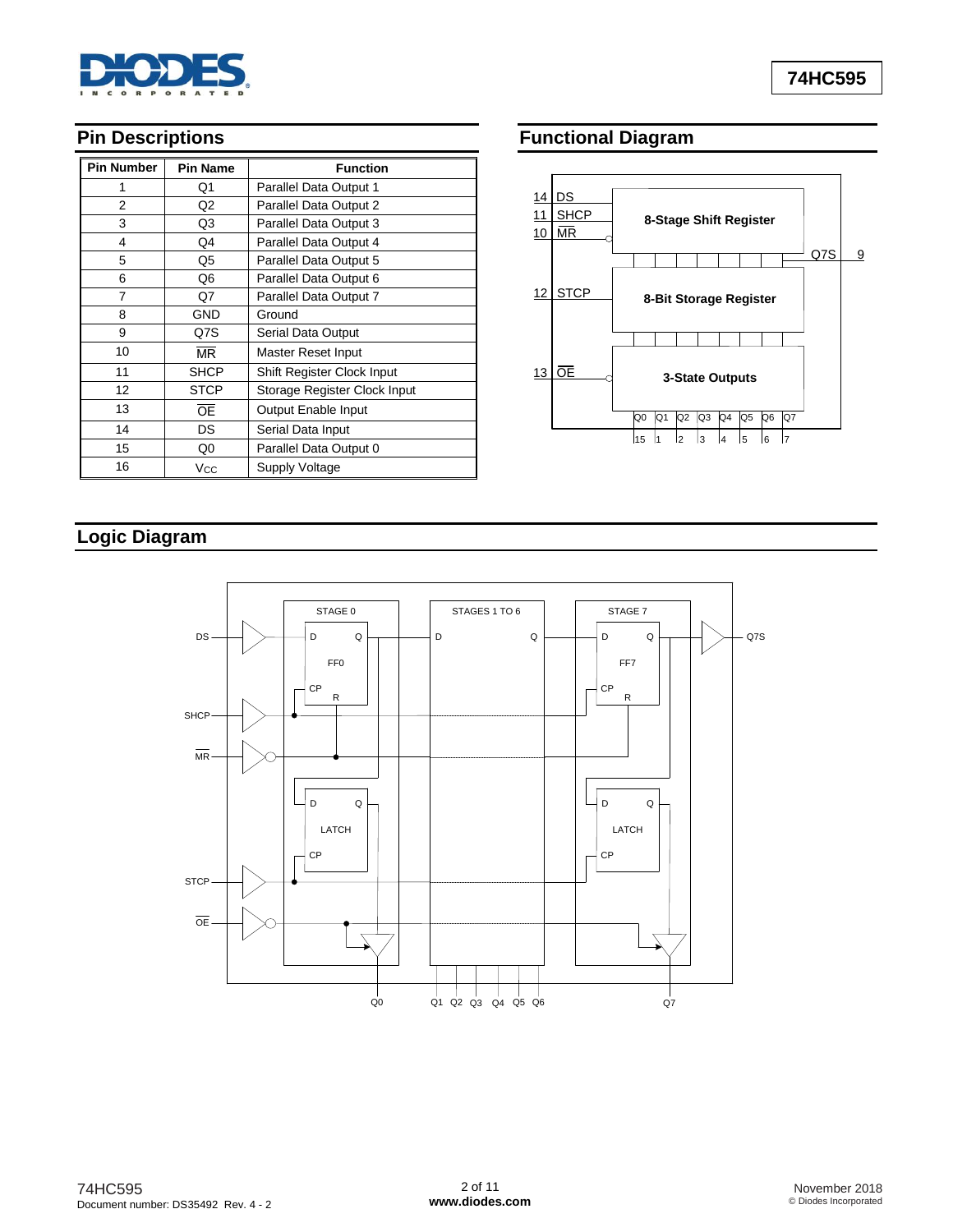

# **Functional Description and Timing Diagram**

|             |             | Control   |                        | Input     | Output           |                                                                                                                                                                                                      |                                                                                                                                              |
|-------------|-------------|-----------|------------------------|-----------|------------------|------------------------------------------------------------------------------------------------------------------------------------------------------------------------------------------------------|----------------------------------------------------------------------------------------------------------------------------------------------|
| <b>SHCP</b> | <b>STCP</b> | <b>OE</b> | $\overline{\text{MR}}$ | <b>DS</b> | Q7S              | Qn                                                                                                                                                                                                   | <b>Function</b>                                                                                                                              |
| X           | X           |           |                        |           | NC.              |                                                                                                                                                                                                      | Low-level asserted on MR clears shift register.<br>Storage register is unchanged.                                                            |
| X           |             |           |                        |           |                  |                                                                                                                                                                                                      | Empty shift register transferred to storage register.                                                                                        |
| X           | X           | H         |                        |           |                  | Shift register remains clear; All Q ouputs in Z state.                                                                                                                                               |                                                                                                                                              |
|             | X           |           | н                      |           | Q <sub>6</sub> S | HIGH is shifted into first stage of Shift Register Contents of each<br>register shifted to next register.<br>NC.<br>The content of Q6S has been shifted to Q7S and now appears on<br>device pin Q7S. |                                                                                                                                              |
| X           | ∧           |           | н                      |           | NC.              | QnS                                                                                                                                                                                                  | Contents of shift register copied to storage register. With output now<br>in active state the storage resister contents appear on Q outputs. |
| ᠰ           | ∧           |           | н                      |           | Q6S              | QnS                                                                                                                                                                                                  | Contents of shift register copied to output register then shift register<br>shifted.                                                         |

H=HIGH Voltage State

L=LOW Voltage State

=LOW to HIGH Transition

X= Don'T Care – High or Low (Not Floating) NC= No Change

Z= High-Impedance State

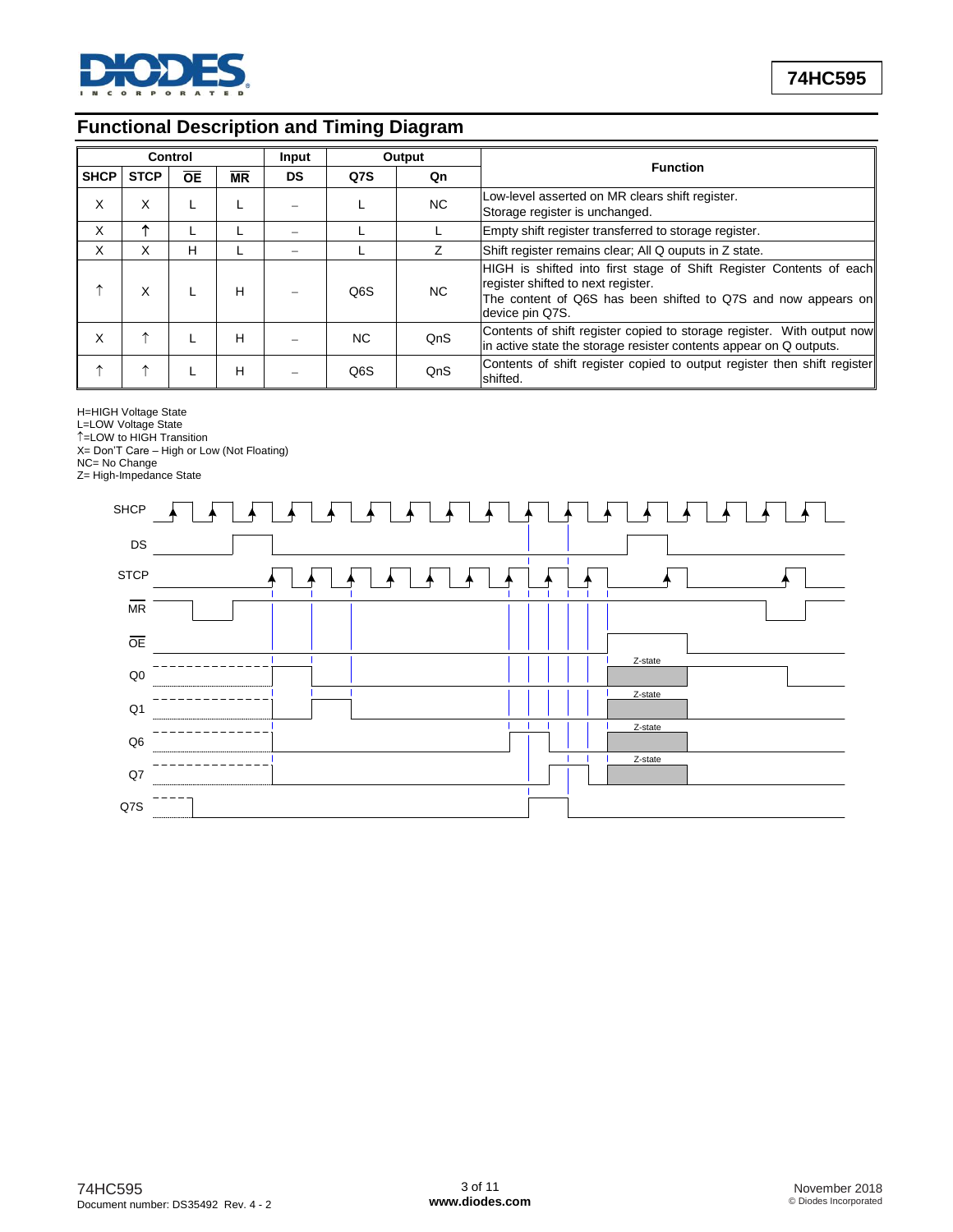

|  |  |  | Absolute Maximum Ratings (Note 4) (@TA = +25°C, unless otherwise specified.) |
|--|--|--|------------------------------------------------------------------------------|
|--|--|--|------------------------------------------------------------------------------|

| Symbol                  |                                                | <b>Description</b>           | Rating                    | <b>Unit</b> |
|-------------------------|------------------------------------------------|------------------------------|---------------------------|-------------|
| <b>ESD HBM</b>          | Human Body Model ESD Protection                | 2                            | kV                        |             |
| ESD CDM                 | Charged Device Model ESD Protection            | 1                            | kV                        |             |
| ESD MM                  | Machine Model ESD Protection                   |                              | 200                       | V           |
| $V_{\rm CC}$            | Supply Voltage Range                           |                              | $-0.5$ to $+7.0$          | V           |
| V <sub>1</sub>          | Input Voltage Range                            |                              | $-0.5$ to $+7.0$          | V           |
| $V_{o}$                 | Voltage Applied to Output in High or Low State |                              | $-0.3$ to $V_{CC}$ $+0.5$ | V           |
| lικ                     | Input Clamp Current<br>$V_1 < -0.5V$           |                              | $-20$                     | mA          |
| lικ                     | Input Clamp Current<br>$V_1 > V_{CC} +0.5V$    |                              | 20                        | mA          |
| <b>l</b> ok             | Output Clamp Current Vo < - 0.5V               |                              | $-20$                     | mA          |
| lok                     | Output Clamp Current $V_Q > V_{CC} +0.5V$      |                              | 20                        | mA          |
|                         |                                                | Q7 Standard Output           | ±25                       | mA          |
| $I_{\Omega}$            | <b>Continuous Output Current</b>               | <b>Qn Bus Driver Outputs</b> | ±35                       | mA          |
| $_{\rm lcc}$            | Continuous Current through Vdd or GND          |                              | 70                        | mA          |
| <b>I</b> GND            | Continuous Current through Vdd or GND          |                              | $-70$                     | mA          |
| TJ                      | <b>Operating Junction Temperature</b>          |                              | $-40$ to $+150$           | °C          |
| <b>T</b> <sub>STG</sub> | Storage Temperature                            |                              | $-65$ to $+150$           | °C          |
| P <sub>TOT</sub>        | <b>Total Power Dissipation</b>                 |                              | 500                       | mW          |

Note: 4. Stresses beyond the absolute maximum may result in immediate failure or reduced reliability. These are stress values and device operation should be within recommend values.

# **Recommended Operating Conditions** (Note 5) (@T<sup>A</sup> = +25°C, unless otherwise specified.)

| Symbol              | <b>Parameter</b>                      | <b>Conditions</b>    | Min | Max                   | Unit |
|---------------------|---------------------------------------|----------------------|-----|-----------------------|------|
| $V_{\rm CC}$        | Supply Voltage                        | -                    | 2.0 | 6.0                   |      |
| Vı                  | Input Voltage                         | -                    |     | <b>V<sub>cc</sub></b> |      |
| $V_{\rm O}$         | <b>Output Voltage</b>                 | <b>Active Mode</b>   |     | $V_{\rm CC}$          |      |
|                     |                                       | $V_{\rm CC} = 2.0 V$ |     | 1000                  |      |
| $\Delta t/\Delta V$ | Input Transition Rise or Fall Rate    | $V_{CC} = 4.5V$      |     | 500                   | ns/V |
|                     |                                       | $V_{CC} = 6.0V$      |     | 400                   |      |
| Т <sub>А</sub>      | <b>Operating Free-Air Temperature</b> | -                    | -40 | $+125$                | °C   |

Note:  $5.$  Unused inputs should be held at  $V_{CC}$  or Ground.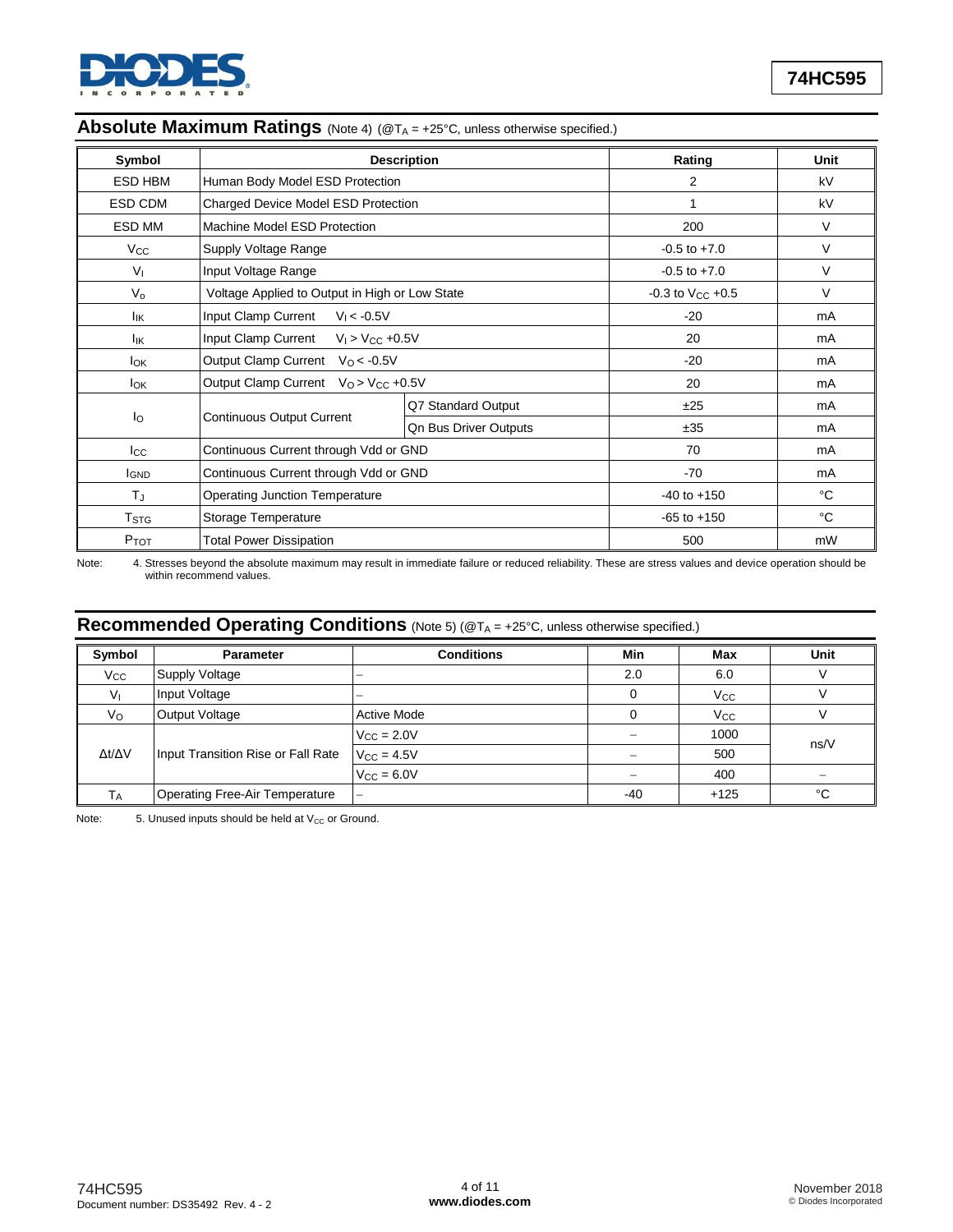

# **Electrical Characteristics** ( $@T_A = +25^\circ C$ , unless otherwise specified.)

|                 |                                            |                                                      |      |                          | $T_A = +25$ °C           |                          | $T_A = -40$ °C to $+85$ °C |                          | $T_A = -40^{\circ}C$ to $+125^{\circ}C$ |                          |        |
|-----------------|--------------------------------------------|------------------------------------------------------|------|--------------------------|--------------------------|--------------------------|----------------------------|--------------------------|-----------------------------------------|--------------------------|--------|
| Symbol          | <b>Parameter</b>                           | <b>Test Conditions</b>                               | Vcc  | Min                      | <b>Typ</b>               | <b>Max</b>               | Min                        | Max                      | Min                                     | Max                      | Unit   |
|                 |                                            |                                                      | 2.0V | $1.5$                    | 1.2                      | $\equiv$                 | 1.5                        |                          | 1.5                                     |                          |        |
| V <sub>IH</sub> | High-Level<br>Input Voltage                |                                                      | 4.5V | 3.15                     | 2.4                      | $\equiv$                 | 3.15                       | $\equiv$                 | 3.15                                    | $\equiv$                 | $\vee$ |
|                 |                                            |                                                      | 6.0V | 4.2                      | 3.2                      | $\overline{\phantom{0}}$ | 4.2                        | $\overline{\phantom{0}}$ | 4.2                                     |                          |        |
|                 |                                            |                                                      | 2.0V | $\bar{ }$                | 0.8                      | 0.5                      | $\equiv$                   | 0.5                      | $\equiv$                                | 0.5                      |        |
| $V_{IL}$        | Low-Level<br>Input Voltage                 |                                                      | 4.5V | $\equiv$                 | 2.1                      | 1.35                     | $\equiv$                   | 1.35                     | $\overline{\phantom{0}}$                | 1.35                     | $\vee$ |
|                 |                                            |                                                      | 6.0V | $\qquad \qquad -$        | 2.8                      | 1.8                      | $\equiv$                   | 1.8                      | $\equiv$                                | 1.8                      |        |
|                 | High-Level                                 |                                                      | 2.0V | 1.9                      | 2.0                      | $\qquad \qquad -$        | 1.9                        | $\qquad \qquad -$        | 1.9                                     | -                        |        |
|                 | Output                                     | $I_{OH} = -20\mu A$                                  | 4.5V | 4.4                      | 4.5                      | $\qquad \qquad -$        | 4.4                        | $\qquad \qquad -$        | 4.4                                     | -                        |        |
|                 | Voltage                                    | All Outputs                                          | 6.0V | 5.9                      | 6.0                      | $\equiv$                 | 5.9                        | $\overline{\phantom{m}}$ | 5.9                                     | $\overline{\phantom{0}}$ |        |
| VOH             |                                            | $I_{OH} = -4.0mA$                                    | 4.5V | 3.84                     | 4.32                     | $\hspace{0.1in} -$       | 4.32                       | $\qquad \qquad -$        | 3.7                                     | $\equiv$                 | $\vee$ |
|                 | Q7S Output                                 | $I_{OH} = -5.2mA$                                    | 6.0V | 5.34                     | 5.81                     | $\frac{1}{2}$            | 5.81                       | $\qquad \qquad -$        | 5.2                                     | $\equiv$                 |        |
|                 | Qn Bus                                     | $IOH = -6.0mA$                                       | 4.5V | 3.84                     | 4.32                     | $\overline{\phantom{a}}$ | 4.32                       | $\equiv$                 | 3.7                                     | $\overline{\phantom{0}}$ |        |
|                 | Outputs                                    | $I_{OH} = -7.8mA$                                    | 6.0V | 5.34                     | 5.81                     | $\overline{a}$           | 5.81                       | $\equiv$                 | 5.2                                     | $\equiv$                 |        |
|                 | Low-Level<br>$I_{OL} = 20 \mu A$<br>Output |                                                      | 2.0V | $\equiv$                 | $\mathbf 0$              | 0.1                      | $\equiv$                   | 0.1                      | $\hspace{0.1in} -$                      | 0.1                      |        |
|                 |                                            | All Outputs                                          | 4.5V | $\bar{ }$                | $\mathbf 0$              | 0.1                      | $\qquad \qquad -$          | 0.1                      | $\overline{\phantom{m}}$                | 0.1                      |        |
|                 | Voltage                                    |                                                      | 6.0V | $\equiv$                 | 0                        | 0.1                      | $\qquad \qquad -$          | 0.1                      | ÷                                       | 0.1                      |        |
| VOL             |                                            | $I_{OL} = 4.0mA$                                     | 4.5V | $\equiv$                 | .15                      | 0.33                     | $\qquad \qquad -$          | 0.33                     | $\qquad \qquad -$                       | 0.4                      | $\vee$ |
|                 | Q7S Output                                 | $I_{OL} = 5.2mA$                                     | 6.0V | $\qquad \qquad -$        | .16                      | 0.33                     | $\equiv$                   | 0.33                     | $\qquad \qquad -$                       | 0.4                      |        |
|                 | Qn Bus                                     | $I_{OL} = 6.0mA$                                     | 4.5V | $\equiv$                 | .15                      | 0.33                     | $\hspace{0.1in} -$         | 0.33                     | $\equiv$                                | 0.4                      |        |
|                 | Outputs                                    | $I_{OL} = 7.8mA$                                     | 6.0V | $\qquad \qquad -$        | .16                      | 0.33                     | $\equiv$                   | 0.33                     | $\overline{\phantom{m}}$                | 0.4                      |        |
| h.              | Input Current                              | $V_1 =$ GND to 5.5V                                  | 6.0V | $\equiv$                 | -                        | ±0.1                     | $\equiv$                   | ±1                       | ÷                                       | ±1                       | μA     |
| loz             | OFF-State<br>Output<br>Current             | Qn Internal High or<br>Low<br>$Vo = V_{CC}$ or $GND$ | 6.0V | $\overline{\phantom{0}}$ | $\equiv$                 | ± 5                      |                            | ± 5                      | $\qquad \qquad -$                       | ± 10                     | μA     |
| $I_{\rm CC}$    | Supply<br>Current                          | $V_1 =$ GND or $V_{CC}$<br>$IO = 0$                  | 6.0V | $\overline{\phantom{0}}$ | $\overline{\phantom{0}}$ | 8.0                      |                            | 80                       | $\overline{\phantom{0}}$                | 160                      | μA     |
| $C_i$           | Input<br>Capacitance                       | $V_1 = V_{CC}$ or GND                                | 6.0V | $\overline{\phantom{0}}$ | 4                        | 10                       |                            | 10                       |                                         | 10                       | pF     |

# **Operating Characteristics** (@T<sub>A</sub> = +25°C, unless otherwise specified.)

| <b>Parameter</b>                                  |  | <b>Test Conditions</b>                  | $V_{\rm CC} = 5V$<br>Typ | Unit |
|---------------------------------------------------|--|-----------------------------------------|--------------------------|------|
| Power Dissipation<br>$\sim$<br>∪pd<br>Capacitance |  | f = 1 MHz All Outputs Switching-No Load | 43                       | рF   |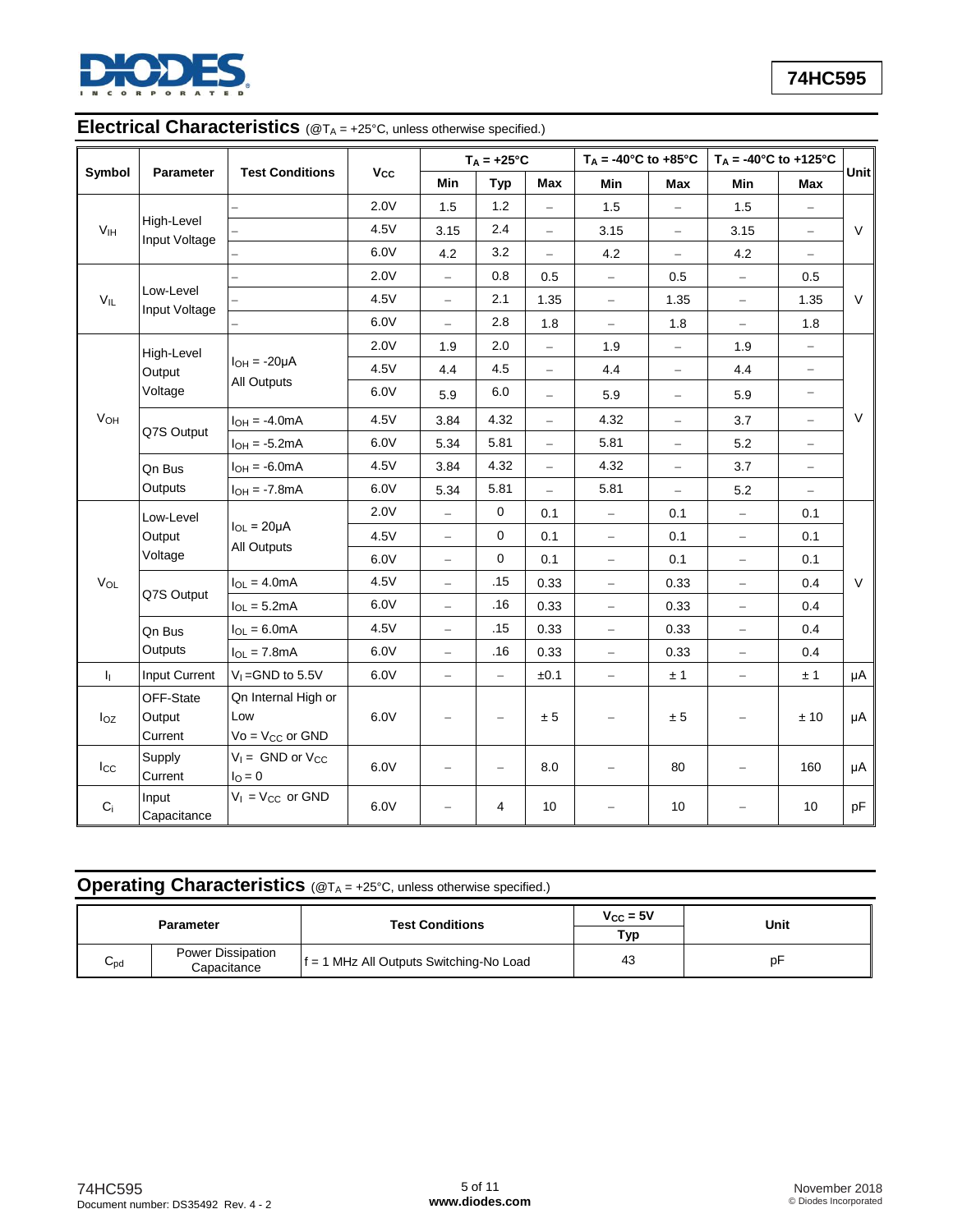

# **Switching Characteristics**

| Symbol /                                 |                                          |                          |      |                          | $T_A = +25$ °C |                          |                          | -40 $^{\circ}$ C to +85 $^{\circ}$ C |                          | -40°C to +125°C          |    |    |  |            |
|------------------------------------------|------------------------------------------|--------------------------|------|--------------------------|----------------|--------------------------|--------------------------|--------------------------------------|--------------------------|--------------------------|----|----|--|------------|
| <b>Pins</b><br>Parameter                 | <b>Test Conditions</b>                   | <b>V<sub>cc</sub></b>    | Min  | <b>Typ</b>               | Max            | Min                      | Max                      | Min                                  | Max                      | <b>Unit</b>              |    |    |  |            |
| $f_{MAX}$                                |                                          |                          | 2.0V | 9                        | 30             | $\overline{\phantom{0}}$ | 4.8                      | $\overline{\phantom{0}}$             | 4                        |                          |    |    |  |            |
| Maximum                                  |                                          | SHCP or                  |      | <b>STCP</b>              | Figure 1       | 4.5V                     | 30                       | 91                                   |                          | 24                       |    | 20 |  | <b>MHz</b> |
| Frequency                                |                                          |                          | 6.0V | 35                       | 108            | $-$                      | 28                       | $\bar{ }$                            | 24                       | $\equiv$                 |    |    |  |            |
|                                          | <b>SHCP</b>                              |                          | 2.0V | 75                       | 17             | $\equiv$                 | 95                       | $\overline{\phantom{0}}$             | 110                      | $\equiv$                 |    |    |  |            |
|                                          | HIGH or                                  | Figure 1                 | 4.5V | 15                       | 6              | -                        | 19                       | $\qquad \qquad -$                    | 22                       | $\overline{\phantom{0}}$ |    |    |  |            |
|                                          | LOW                                      |                          | 6.0V | 13                       | 5              | $\overline{\phantom{0}}$ | 16                       | $\overline{a}$                       | 19                       | $\overline{\phantom{0}}$ |    |    |  |            |
|                                          | <b>STCP</b>                              |                          | 2.0V | 75                       | 11             | $\overline{\phantom{0}}$ | 95                       | $\equiv$                             | 110                      | $\equiv$                 |    |    |  |            |
| $t_{\rm W}$<br>Pulse Width               | HIGH or                                  | Figure 1                 | 4.5V | 15                       | $\overline{4}$ | $\overline{\phantom{0}}$ | 19                       | $\equiv$                             | 22                       | $\overline{\phantom{0}}$ | ns |    |  |            |
|                                          | <b>LOW</b>                               |                          | 6.0V | 13                       | 3              | $\equiv$                 | 16                       | $\equiv$                             | 19                       | $\overline{\phantom{m}}$ |    |    |  |            |
|                                          |                                          |                          | 2.0V | 75                       | 17             | -                        | 95                       | $\overline{\phantom{0}}$             | 110                      | —                        |    |    |  |            |
|                                          | <b>MR LOW</b>                            | Figure 1                 | 4.5V | 15                       | 6              | $\equiv$                 | 19                       | $\overline{a}$                       | 22                       | $\qquad \qquad -$        |    |    |  |            |
|                                          |                                          |                          | 6.0V | 13                       | 5              | $\overline{\phantom{0}}$ | 16                       | $\sim$                               | 19                       | $\overline{a}$           |    |    |  |            |
|                                          |                                          |                          | 2.0V | 50                       | 11             | $=$                      | 65                       |                                      | 75                       | $\equiv$                 |    |    |  |            |
|                                          | DS to<br><b>SHCP</b>                     | Figure 1                 | 4.5V | 10                       | 4              | $\equiv$                 | 13                       | $\overline{\phantom{m}}$             | 15                       | $\qquad \qquad -$        | ns |    |  |            |
| tsu                                      |                                          |                          | 6.0V | 9                        | 3              | $\equiv$                 | 11                       | $\equiv$                             | 13                       | $\equiv$                 |    |    |  |            |
| Set-up Time                              |                                          |                          | 2.0V | 75                       | 22             | $\equiv$                 | 95                       | $\sim$                               | 110                      | $\equiv$                 |    |    |  |            |
|                                          | SHCP tp<br><b>STCP</b>                   | Figure 1                 | 4.5V | 15                       | 8              | $\overline{\phantom{0}}$ | 19                       | $\frac{1}{2}$                        | 22                       | $\overline{\phantom{0}}$ | ns |    |  |            |
|                                          |                                          |                          | 6.0V | 13                       | $\overline{7}$ | $\qquad \qquad -$        | 16                       | $\equiv$                             | 19                       | $\overline{\phantom{0}}$ |    |    |  |            |
|                                          |                                          | Figure 1                 | 2.0V | 3                        | -6             | $-$                      | 3                        | $\equiv$                             | 3                        | $\overline{a}$           |    |    |  |            |
| $t_H$<br><b>Hold Time</b>                | DS to<br><b>SHCP</b>                     |                          | 4.5V | 3                        | $-2$           | $\equiv$                 | 3                        | $\equiv$                             | 3                        | $\equiv$                 | ns |    |  |            |
|                                          |                                          |                          | 6.0V | 3                        | $-2$           | $\overline{\phantom{0}}$ | 3                        | $\qquad \qquad -$                    | 3                        | $\qquad \qquad -$        |    |    |  |            |
|                                          |                                          |                          | 2.0V | 50                       | $-19$          | $\qquad \qquad -$        | 65                       | $\qquad \qquad -$                    | 75                       | $\overline{\phantom{0}}$ |    |    |  |            |
| t <sub>REC</sub><br><b>Recovery Time</b> | $\overline{\text{MR}}$ to<br><b>SHCP</b> | Figure 1                 | 4.5V | 10                       | $-7$           | $\overline{\phantom{0}}$ | 13                       | $\overline{a}$                       | 15                       | ÷                        | ns |    |  |            |
|                                          |                                          |                          | 6.0V | 9                        | $-6$           | $\overline{\phantom{0}}$ | 11                       | $\overline{a}$                       | 13                       | $\overline{\phantom{0}}$ |    |    |  |            |
|                                          |                                          | Figure 1                 | 2.0V | $\equiv$                 | 52             | 160                      | $\equiv$                 | 200                                  | $\equiv$                 | 240                      |    |    |  |            |
|                                          | SHCP to<br>Q7S                           | $C_L = 50pF$             | 4.5V | $\qquad \qquad -$        | 19             | 32                       | $\overline{\phantom{a}}$ | 40                                   | $\overline{\phantom{0}}$ | 48                       | ns |    |  |            |
| t <sub>PD</sub>                          |                                          |                          | 6.0V | $\equiv$                 | 15             | 27                       | $\overline{\phantom{0}}$ | 34                                   |                          | 41                       |    |    |  |            |
| Propagation<br>Delay                     |                                          | Figure 1                 | 2.0V | $\qquad \qquad -$        | 55             | 175                      | $\equiv$                 | 220                                  | $\equiv$                 | 265                      |    |    |  |            |
|                                          | STCP to<br>Qn                            | $C_L = 50pF$             | 4.5V |                          | 20             | 35                       | $\overline{\phantom{0}}$ | 44                                   |                          | 53                       | ns |    |  |            |
|                                          |                                          |                          | 6.0V | $\overline{\phantom{0}}$ | 16             | 30                       | $\overline{\phantom{0}}$ | 37                                   | $\overline{\phantom{0}}$ | 45                       |    |    |  |            |
| t <sub>PHL</sub>                         |                                          | Figure 1                 | 2.0V | $\equiv$                 | 47             | 175                      | $\equiv$                 | 220                                  | $\equiv$                 | 265                      |    |    |  |            |
| Propagation                              | MR to Q7S                                | $C_L = 50pF$             | 4.5V | -                        | 17             | 35                       | -                        | 44                                   |                          | 53                       | ns |    |  |            |
| Delay                                    |                                          |                          | 6.0V | $\overline{\phantom{0}}$ | 14             | 30                       | -                        | 37                                   | $\overline{\phantom{0}}$ | 45                       |    |    |  |            |
|                                          |                                          |                          | 2.0V | $\equiv$                 | 47             | 150                      | $\equiv$                 | 190                                  | $\equiv$                 | 225                      |    |    |  |            |
| t <sub>EN</sub><br>Enable Time           | $\overline{OE}$ to Qn                    | Figure 1<br>$C_L = 50pF$ | 4.5V | $\overline{a}$           | 17             | 30                       | $\overline{a}$           | 38                                   | $\overline{a}$           | 45                       | ns |    |  |            |
|                                          |                                          |                          | 6.0V | $\equiv$                 | 14             | 26                       | $\equiv$                 | 33                                   | $\qquad \qquad -$        | 38                       |    |    |  |            |
|                                          |                                          |                          | 2.0V | ÷                        | 41             | 150                      | $\equiv$                 | 190                                  | ÷                        | 225                      |    |    |  |            |
| t <sub>DIS</sub><br>Disable Time         | OE to Qn                                 | Figure 1<br>$C_L = 50pF$ | 4.5V | $\equiv$                 | 15             | 30                       | $\equiv$                 | 38                                   | $\equiv$                 | 45                       | ns |    |  |            |
|                                          |                                          |                          | 6.0V | $\overline{a}$           | 12             | 26                       | $\overline{ }$           | 33                                   | $\overline{a}$           | 38                       |    |    |  |            |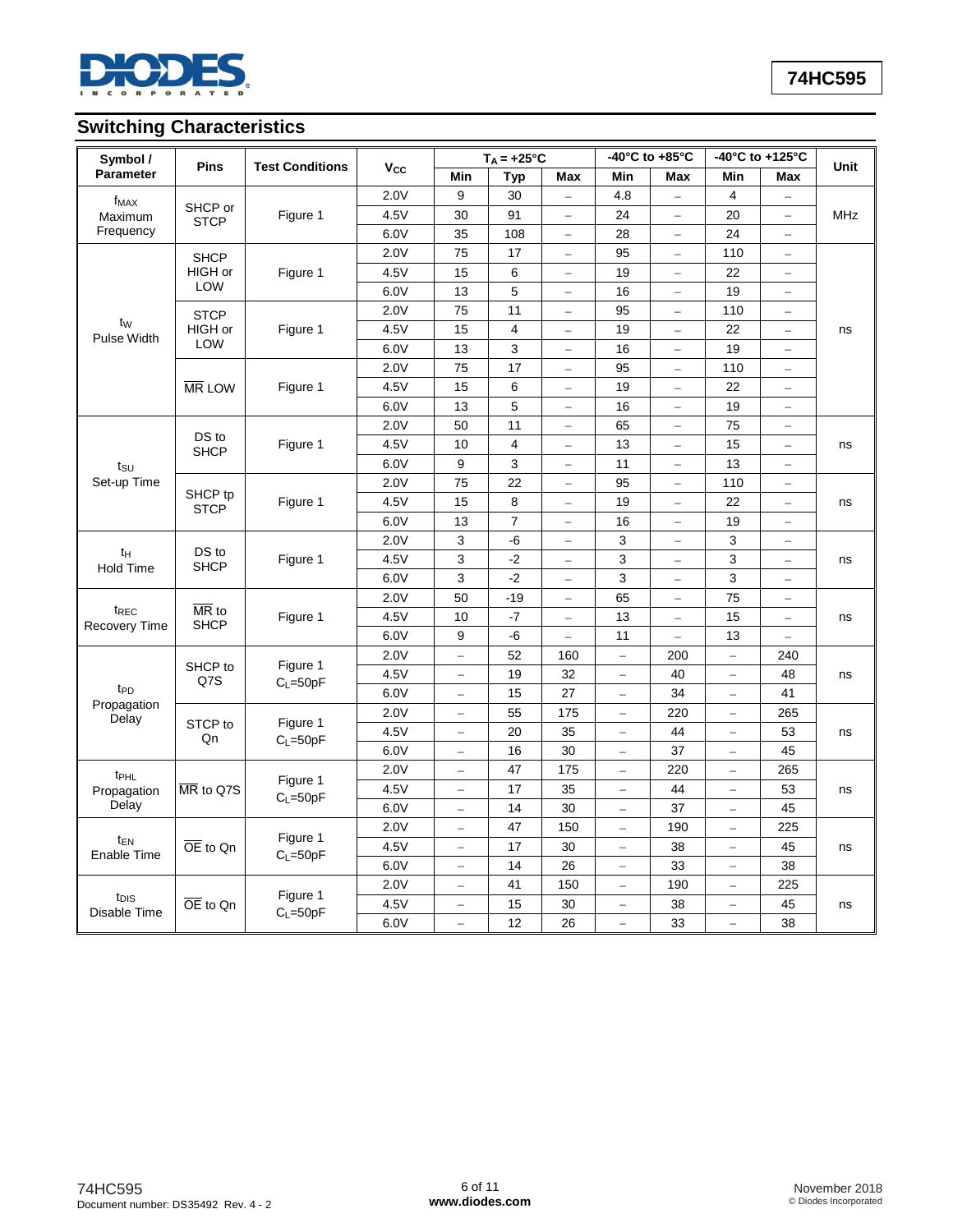

## **Parameter Measurement Information**



| From Output<br><b>INL</b><br><b>VIV-O VLOAD</b><br><b>Under Test</b> | <b>TEST</b>                        | <b>VLOAD</b> |
|----------------------------------------------------------------------|------------------------------------|--------------|
|                                                                      | t <sub>PLH</sub> /t <sub>PHL</sub> | Open         |
| ◡∟<br>(see Note A)                                                   | t <sub>PLZ</sub> /t <sub>PZL</sub> | Vcc          |
|                                                                      | t <sub>PHZ</sub> /t <sub>PZH</sub> | <b>GND</b>   |

| $V_{\rm CC}$ |              | <b>Inputs</b> | Vм             |      |
|--------------|--------------|---------------|----------------|------|
|              | V            | $t_r/t_f$     |                |      |
| 2.0V         | $V_{\rm CC}$ | 6ns           | $V_{\rm CC}/2$ | 50pF |
| 4.5V         | $V_{\rm CC}$ | 6ns           | $V_{\rm CC}/2$ | 50pF |
| 6.0V         | $V_{\rm CC}$ | 6ns           | $V_{\rm CC}/2$ | 50pF |





#### **Voltage Waveform Set-up and Hold Times**



**Voltage Waveform Propagation Delay Times Inverting and Non Inverting Outputs**



**Voltage Waveform Enable and Disable Times**

Notes: A. Includes test lead and test apparatus capacitance.

- B. Output Waveform 1 depends on the internal Q<sub>N</sub> node being low and behaves in this manner based on OE pin. Output Waveform 2 depends on the internal Q<sub>N</sub> node being high and behaves in this manner based on OE pin.
- 
- C. All pulses are supplied at pulse repetition rate ≤ 10MHz. D. Inputs are measured separately one transition per measurement.
- E. t<sub>PLH</sub> and t<sub>PHL</sub> are the same as t<sub>PD.</sub>

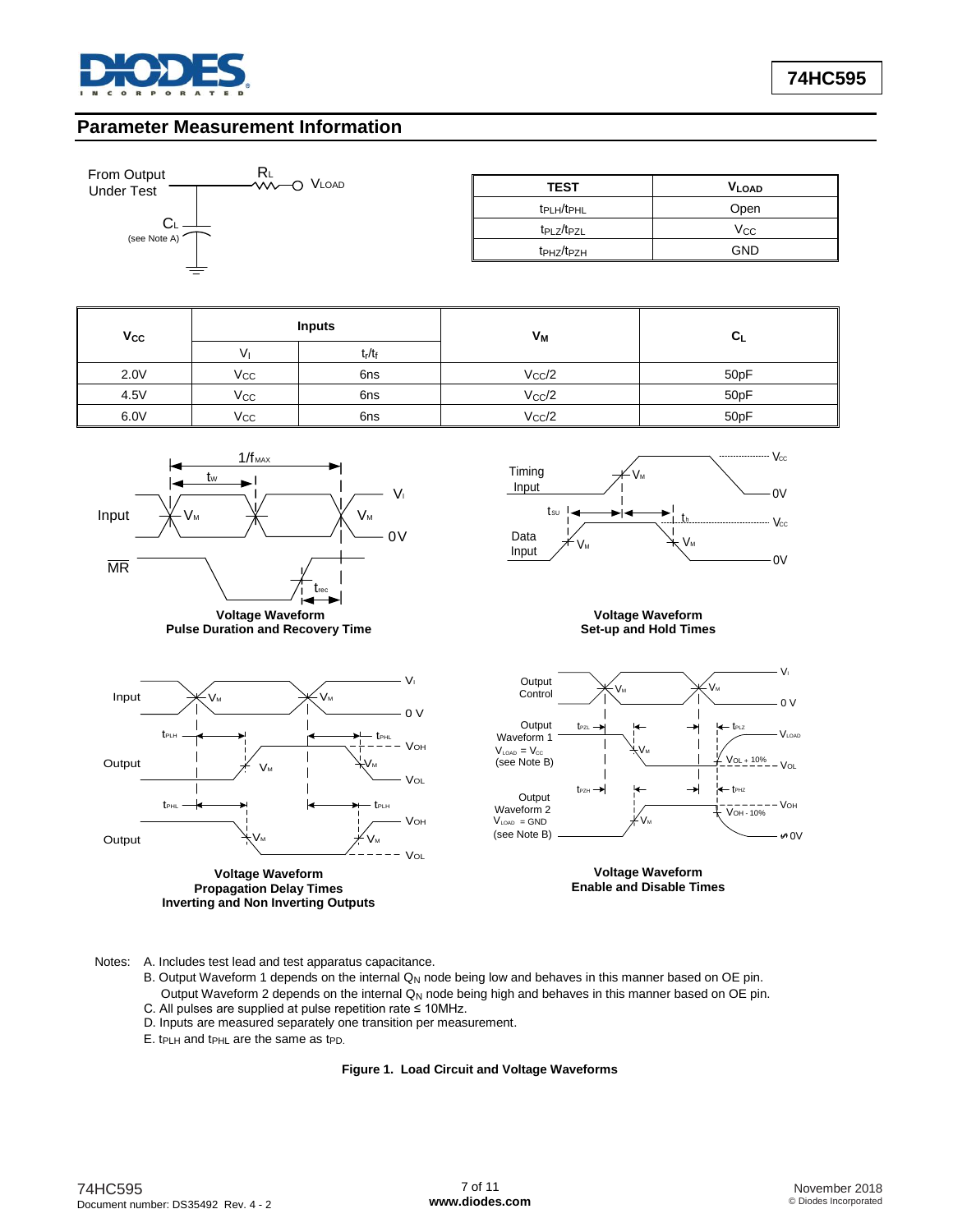

# **Ordering Information**



| <b>Part Number</b> |              | Packaging | 7" Tape and Reel (Note 6) |                           |  |
|--------------------|--------------|-----------|---------------------------|---------------------------|--|
|                    | Package Code |           | Quantity                  | <b>Part Number Suffix</b> |  |
| 74HC595S16-13      | S16          | SO-16     | 2500/Tape & Reel          |                           |  |
| 74HC595T16-13      | T16          | TSSOP-16  | 2500/Tape & Reel          | $-13$                     |  |

Note: 6. The taping orientation is located on our website at [http://www.diodes.com/datasheets/ap02007.pdf.](http://www.diodes.com/datasheets/ap02007.pdf)

# **Marking Information**

### **(1) SO-16, TSSOP16**

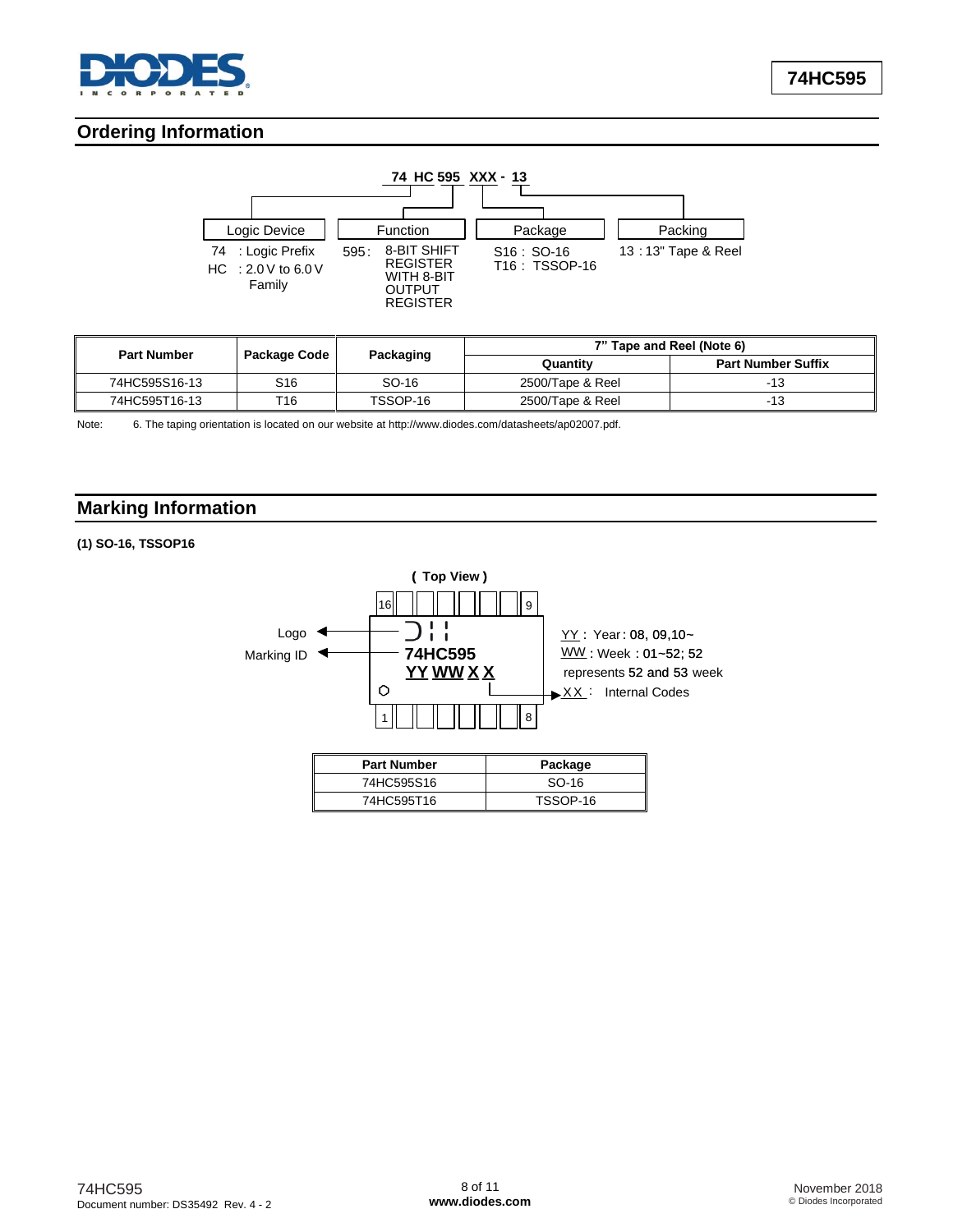

## Package Outline Dimensions (All dimensions in mm.)

Please see<http://www.diodes.com/package-outlines.html> for the latest version.

## **Package Type: SO-16**



|                           | SO-16                  |              |      |  |  |  |  |  |  |  |
|---------------------------|------------------------|--------------|------|--|--|--|--|--|--|--|
| $\overline{\mathsf{Dim}}$ | Min<br>Max<br>Typ      |              |      |  |  |  |  |  |  |  |
| A                         |                        | 1.260        |      |  |  |  |  |  |  |  |
| A <sub>1</sub>            | 0.10                   | 0.23         |      |  |  |  |  |  |  |  |
| A <sub>2</sub>            | 1.02                   |              |      |  |  |  |  |  |  |  |
| þ                         | 0.31                   | 0.51         |      |  |  |  |  |  |  |  |
| C                         | 0.10                   | 0.25         |      |  |  |  |  |  |  |  |
| D                         | 9.80                   | 10.00        |      |  |  |  |  |  |  |  |
| E                         | 5.90                   | 6.10         |      |  |  |  |  |  |  |  |
| E1                        | 3.80                   | 4.00         |      |  |  |  |  |  |  |  |
| е                         |                        | 1.27 BSC     |      |  |  |  |  |  |  |  |
| h                         | 0.15                   | 0.25         | 0.20 |  |  |  |  |  |  |  |
| Ĺ                         | 0.40                   | 1.27         |      |  |  |  |  |  |  |  |
| $\overline{L1}$           |                        | 1.04 REF     |      |  |  |  |  |  |  |  |
| L2                        |                        | 0.25 BSC     |      |  |  |  |  |  |  |  |
| $\overline{\mathsf{R}}$   | 0.07                   |              |      |  |  |  |  |  |  |  |
| R <sub>1</sub>            | 0.07                   |              |      |  |  |  |  |  |  |  |
| $\overline{\mathbf{x}}$   |                        | 3.945 REF    |      |  |  |  |  |  |  |  |
| Ÿ                         |                        | 0.661 REF    |      |  |  |  |  |  |  |  |
| θ                         | $\overline{0^{\circ}}$ | $8^{\circ}$  |      |  |  |  |  |  |  |  |
| θ1                        | $5^\circ$              | $15^{\circ}$ |      |  |  |  |  |  |  |  |
| θ2                        | $0^{\circ}$            |              |      |  |  |  |  |  |  |  |
| All                       | Dimensions in mm       |              |      |  |  |  |  |  |  |  |

## **Package Type: TSSOP-16**



| <b>TSSOP-16</b>       |             |              |       |  |
|-----------------------|-------------|--------------|-------|--|
| Dim                   | Min         | Max          | Тур   |  |
| A                     |             | 1.08         |       |  |
| A1                    | 0.05        | 0.15         |       |  |
| A2                    | 0.80        | 0.93         |       |  |
| þ                     | 0.19        | 0.30         |       |  |
| C                     | 0.09        | 0.20         |       |  |
| D                     | 4.90        | 5.10         |       |  |
| E                     | 6.40 BSC    |              |       |  |
| E <sub>1</sub>        | 4.30        | 4.50         |       |  |
| e                     | 0.65 BSC    |              |       |  |
| L                     |             | $0.45$ 0.75  |       |  |
| L1                    | 1.00 REF    |              |       |  |
| L <sub>2</sub>        | 0.25 BSC    |              |       |  |
| R/R1                  | 0.09        |              |       |  |
| Χ                     |             |              | 1.350 |  |
| Ÿ                     |             |              | 1.050 |  |
| θ                     | $0^{\circ}$ | $8^{\circ}$  |       |  |
| $\theta$ 1            | $5^\circ$   | $15^{\circ}$ |       |  |
| θ2                    | 0°          |              |       |  |
| ΔIΙ<br>nensions<br>mm |             |              |       |  |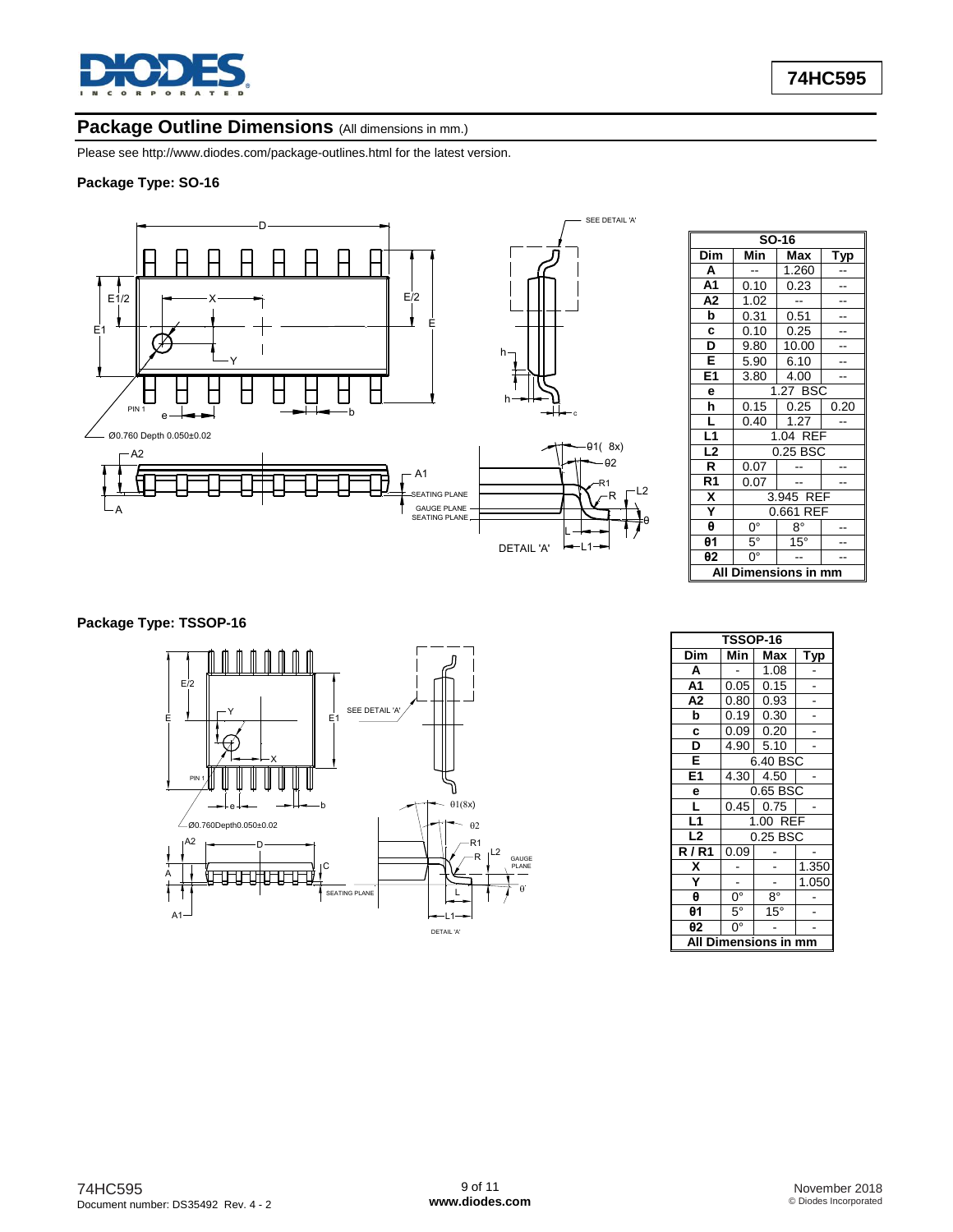

# **Suggested Pad Layout**

Please see<http://www.diodes.com/package-outlines.html> for the latest version.

### **Package Type: SO-16**



| <b>Dimensions</b> | Value (in mm) |
|-------------------|---------------|
| r                 | 1.270         |
|                   | 0.670         |
| Χ1                | 9.560         |
|                   | 1.450         |
|                   | 6.400         |

**Package Type: TSSOP-16**



| <b>Dimensions</b> | Value (in mm) |
|-------------------|---------------|
| c                 | 0.650         |
|                   | 0.350         |
| <b>X1</b>         | 4.900         |
|                   | 1.400         |
|                   | 6.800         |